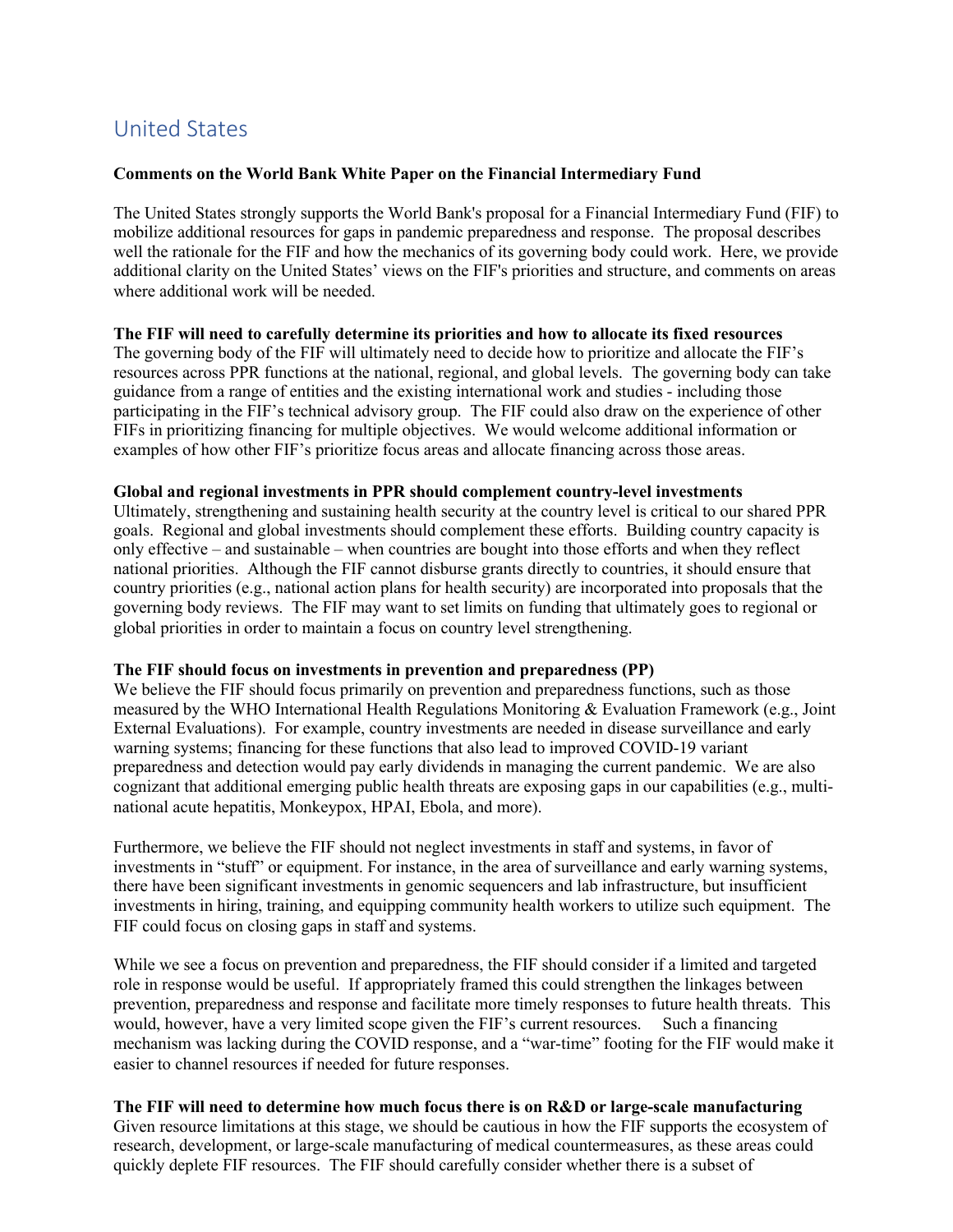preparedness-focused efforts that build key capacities that underpin R&D that the FIF could support, such as building research and regulatory response capacities for a novel pathogen or emerging threat.

We recognize that there may be strong pressure for the FIF to focus on large-scale procurement or ongoing *response* functions (e.g., vaccine delivery). As noted above, the FIF will need to carefully target how it focuses on COVID-19 response or the operational response to an outbreak.

## **The governing body should balance inclusivity and agility and receive scientific guidance from a technical advisory group**

It is imperative that the FIF find ways to incorporate a range of country views and institutional expertise. It should be governed inclusively and in a manner that invites follow-on contributions from economies of all sizes, as well as philanthropies and the private sector. The core governing body should consider balancing representation from 1) donors, 2) recipient countries and/or regional bodies, 3) technical experts, and 5) non-governmental stakeholders as either Board seats or Observers. In its structure, the FIF board should ensure sufficient representation from low- and middle-income countries. The FIF should also seek scientific and technical advice from a formal Technical Advisory Group (TAG), whose head is an active Observer (preferably WHO) on the governing body.

# **WHO's role should be central but would need to be carefully scoped to ensure no conflicts of interest**

WHO should be an Observer on the FIF governing body and play a leading role on the TAG in order to provide scientific and technical inputs, expertise, and guidance. WHO could also be an important implementing partner for the FIF. As with other multilaterals, its role would need to be carefully scoped to avoid conflicts of interest. We do not think WHO should have an official role on the FIF's Secretariat, as WHO's strength is to provide health expertise to global bodies and to their member states, rather than take on administrative functions. Where helpful, we would support the proposal for WHO to second staff to the Secretariat, hosted by the World Bank. The World Bank is best suited to run the Secretariat and provide the lean administrative support to the FIF's governing body.

#### **The G20 Joint Finance-Health Task Force could play a role in the FIF**

Though the FIF would be directly accountable to its governing body, we see opportunities for the FIF to be guided by the work of the G20 Joint Finance-Health Task Force (JFHTF) or its successor, and for the FIF to inform the coordination work of the JFHTF. We could explore the executive head of the JFHTF (or its successor) being an observer on the FIF governing body. This would be an easy way to link the Task Force and/or a future coordination Platform with broader PPR efforts. The Task Force itself should not make decisions on FIF governance or financial allocations, but it could receive reports/briefings from the FIF governing body. Similarly, the Executive Head of the Task Force could regularly brief the FIF governing body on the status of PPR financing gaps. This would help ensure that the FIF's priorities are current and that it is fit for purpose.

### **Incentivizing countries to invest domestic resources in PPR should be core guiding principle of the FIF**

No one institution can fill preparedness gaps alone and the FIF should draw on a range of best practices from other FIFs and mechanisms to catalyze domestic investments. There are many ways in which the FIF can do this.

First, since preparedness requires sustained financing, and resources are likely to remain insufficient, the governing body of the FIF will need guidance on the cost-effectiveness of various PPR investments in order to channel resources in the most effective way. We believe countries themselves should utilize domestic budgets to pay for the most cost effective PPR investments. Financing from the FIF should complement these investments and effectively subsidize investments that would otherwise go unfunded because of their cost.

Second, in order to sustain investments over time, the FIF needs to develop clear policies that incentivize countries to spend domestic resources on PPR. The FIF should also learn lessons/best practices from the